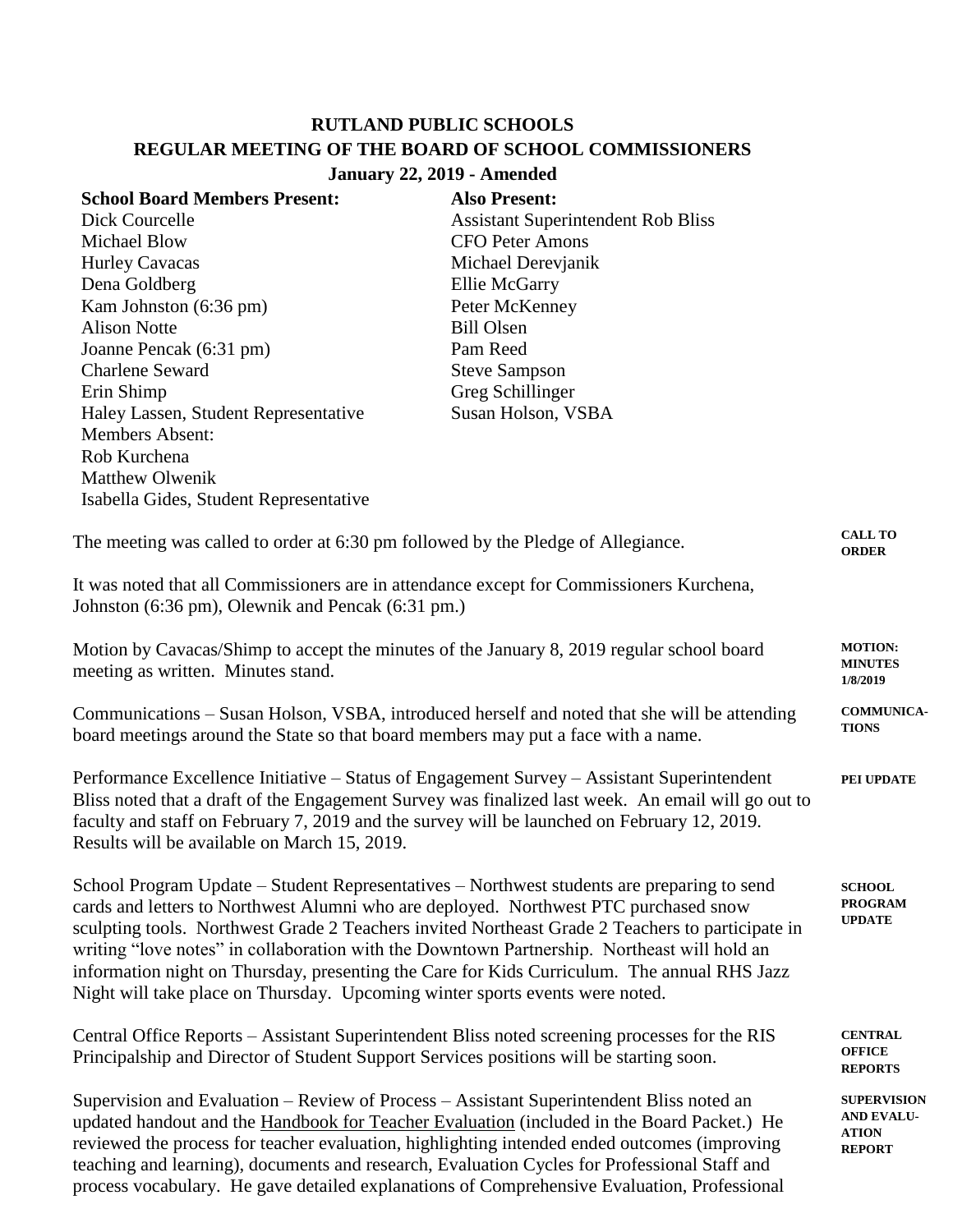Learning, Focused Growth, Peer Visitation, Structured Conference and Plan of Assistance. All are connected with student data/student learning. He explained how the Administrative Cabinet learned from their work. Discussion revolved around: "walk throughs," process being tied to the contract (it is not negotiated – it is a collaborative process), who does teacher evaluations, frequency of Comprehensive Evaluations, supervisory role and responsibilities, opportunities for mentorship and assistance with goal setting, politics (does not enter into standing), confidentiality and sharing of evaluative documents with the Board and the breakdown of current evaluation cycle (depends on the hiring cycle.) **SUPERVISION AND EVALU-ATION REPORT (CONT.)**

Facilities and Finance – Approve FY 20 Ballot Language Motion by Cavacas/Pencak to accept the ballot language for Article 1: Shall the voters of Rutland City School District approve the school board to expend \$54,779,194 which is the amount the school board determined to be necessary for the ensuing fiscal year? It is estimated that this proposed budget, if approved, will result in education spending of \$15,533 per equalized pupil. This projected spending per equalized pupil is 5.5% higher than spending for the current year. Discussion followed regarding affect on tax rate (it will either be flat or down). Motion by Notte to amend the ballot language to include a period at the end of the first sentence instead of a question mark. Motion to amend withdrawn. Discussion ensued regarding attendance at budget information meeting, decline in equalized pupils and cap. This is the first time we've hit the cap. Motion passed unanimously by all those in attendance. Budget Discussion – Revenue – Chief Financial Officer Peter Amons reviewed Grants/Reimbursement revenue and General Fund Revenue highlighting: tuition (flat), carry forward (flat) and special education (up due to 13 new paraeducator positions.) We will be asking the State for \$539,000 which is up 1.7% (they are expecting 3.25%.) Discussion included expectations regarding security of Federal Grants and the turmoil in Washington, K-8 free meals, and outlook for Consolidated Federal Grants. **FACILITIES & FINANCE MOTION: BALLOT LANGUAGE MOTION: TO AMEND MOTION WITHDRAWN BUDGET – REVENUE**

Community Outreach Planning – Peter Amons noted budget materials to be included on the District website, lawn signs, phone calls, voter information meeting and consideration of writing editorials for the Herald. More to come. **COMMUNITY OUTREACH PLANNING**

Personnel - Motion by Cavacas/Notte to approve the Licensed and Non-licensed sections of the Personnel Memorandum No. 588 dated January 18, 2019 with regret, as recommended by the Superintendent of Schools. **MOTION: PERSONNEL MEMO #558**

Personnel Memo No. 588 was reviewed by Assistant Superintendent Bliss and is attached.

Discussion included number of positions related to Personnel Memorandum No. 588 would be replaced and if reasons for resignations could be shared with the Board.

Motion passed with one abstention (Johnston.)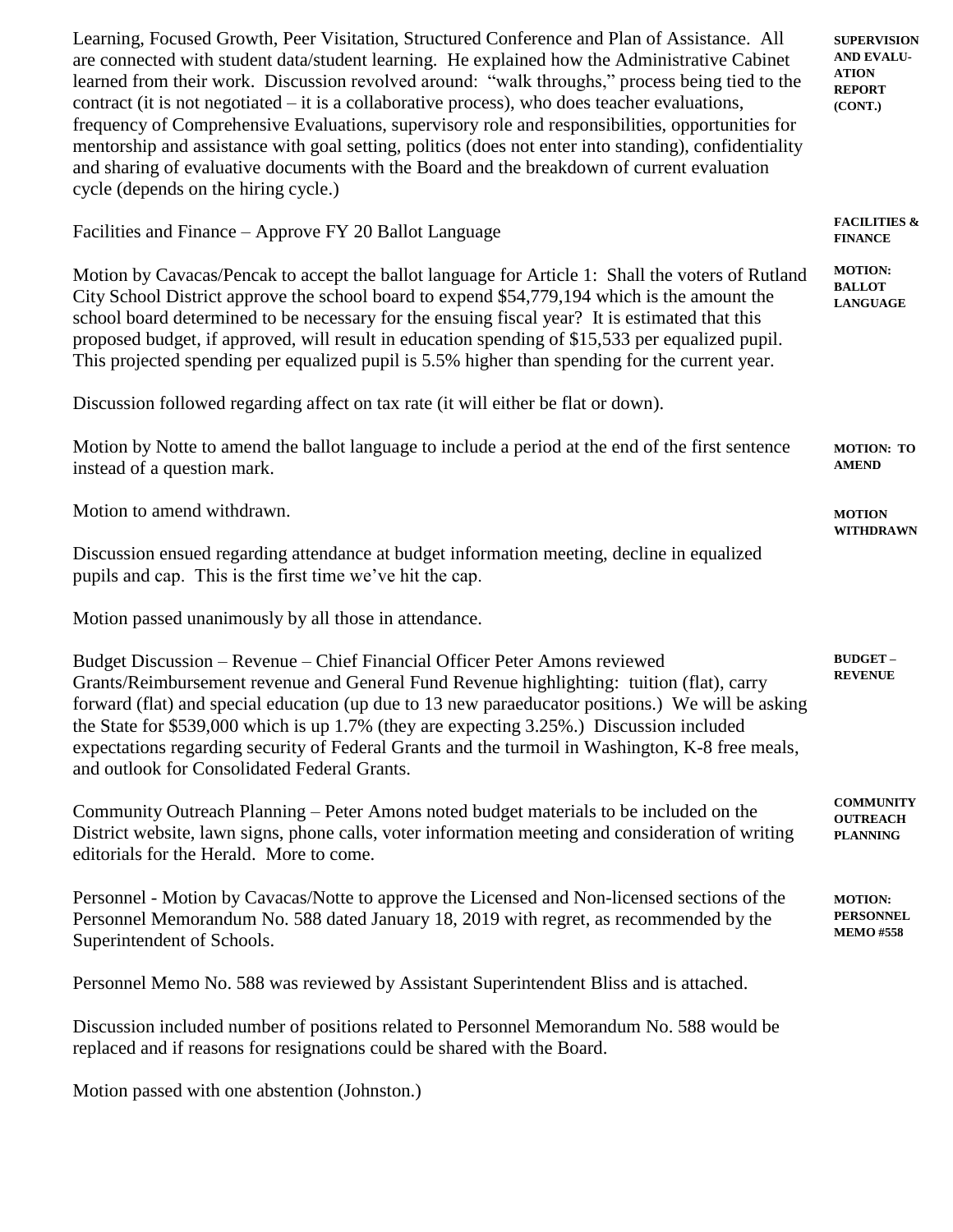Committee Reports – Policy Committee – Commissioner Shimp reviewed policies presented for first reading:

- **1120 – Board of School Commissioners' Authority** Updated on counsel's advice and after consideration to reflect Board members' authority as a group and as individuals.
- **7460 – Bus Rules and Regulations** Minor wording correction.
- **7470 – Corporal Punishment** Updated to align with law and current practice. Note: Corporal Punishment remains outlawed in the State of Vermont.
- **7480 – Suspensions** Updated to reflect current regulations, practice and law.
- **7490 – Weapons in School**  Deleted an extraneous sentence at the end of the policy.
- **7491 – Bomb Threats or False Public Alarms**  Updated from "Bomb Threats" to reflect current law that "bomb threats and false public alarms" is the proper terminology reflected in statute.
- **7512 – Management of Funds** Minor update to verbiage and remove passive voice.
- **7513 – Student Spectators Using School District Buses** Reviewed and affirmed.
- **7530 – Sports and Athletic Program** Deleted as redundant.
- **7531 – Selection/Classification Process for Interscholastic Activities**  Updated the name of the policy from "Selection/Classification Process."
- **7532 – Student Athletic Injuries** Reviewed and affirmed.
- **7533 – Athletic and Activities Councils** Updated to fix typo and reflect the title, "Director of Athletics."
- **7534 – Athletic Programs – Safety** Updated to reflect that RCPS complies with VPA and NFHS rules.
- **7540 – Student Contests and Fund Raising Activities** Updated to reflect appropriate administrative oversight.
- **7570 – Outside Support Groups** Reviewed and affirmed.
- **7613 – HIV/Aids Policy** Deleted. Outdated.
- **7620 – Student Accidents** Reviewed and affirmed.
- **7621 – Safety Conditions** Updated to reflect the job title of our Director of Buildings, Grounds, Maintenance and Transportation. Also streamlined verbiage.
- **7621.1 Eye and Face Safety Devices** Reviewed and affirmed.
- **7622 Transporting an Ill or Injured Student** Reviewed and affirmed.
- **7650 – Emancipated Minors** Reviewed and affirmed.
- **7660 – Health Records** Reviewed and affirmed.

Motion by Johnston/Pencak to accept policies as presented except for Policy 1120.

Discussion ensured regarding Policy 7480 – Commissioner Johnston advised that he would like more reports, but would put the policy forward for now, and redundancy in regards to Policy 7530 (related to Policy 7533.)

Motion passed unanimously by all those in attendance.

Discussion continued regarding restrictions of individual board members, board authority, board communications, requests from staff members, philosophical differences (asking questions verses investigating a particular issue), chain of command, privacy laws concerning staff and students, right of community members attending board meetings and addressing the board regarding unresolved issues and continuing dialogue at the Board Retreat.

Motion by Cavacas/Notte to table Policy 1120 for first reading.

Motion passed unanimously by all those in attendance.

**MOTION: POLICY 7000 SERIES FIRST READING**

**MOTION: TABLE POLICY 1120**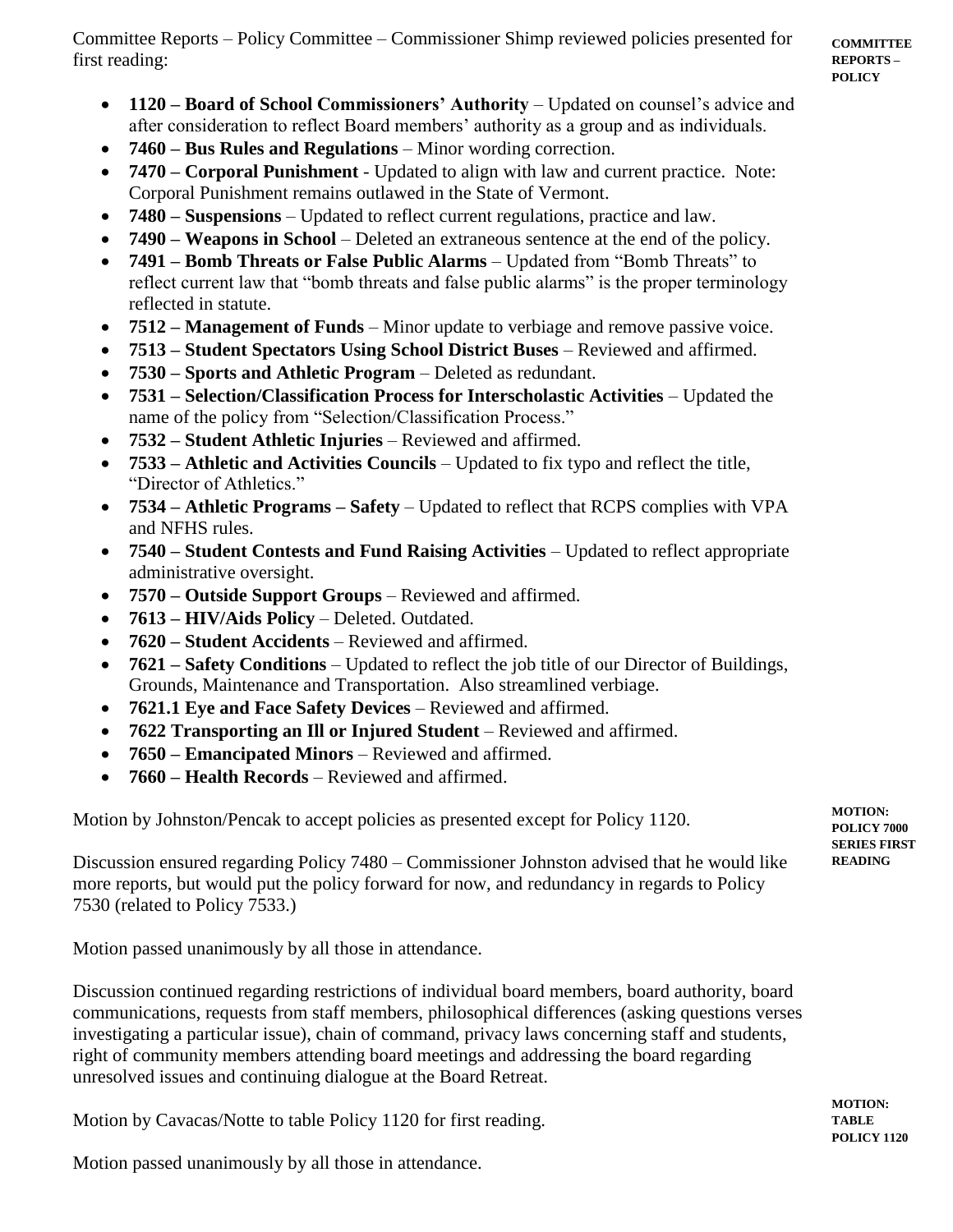| New Business $- A$ question was raised regarding delays in reimbursement of Federal money<br>including commodities. Peter Amons advised that he has not heard anything about "slow"<br>moneys" and if this becomes an issue, we are okay to weather the storm. | <b>NEW</b><br><b>BUSINESS</b> |
|----------------------------------------------------------------------------------------------------------------------------------------------------------------------------------------------------------------------------------------------------------------|-------------------------------|
| President Courcelle noted that auditing of financial statements and the A133 for FY 18 is<br>underway.                                                                                                                                                         |                               |
| Old Business – President Courcelle reviewed items for the Board Retreat Agenda.                                                                                                                                                                                | <b>OLD BUSINESS</b>           |
| Motion by Cavacas/Notte to adjourn at 7:56 pm.                                                                                                                                                                                                                 | <b>ADJOURN</b>                |
| Motion carried.                                                                                                                                                                                                                                                |                               |
| Respectfully submitted,                                                                                                                                                                                                                                        |                               |

Betty A. Kapitan, Recording Secretary